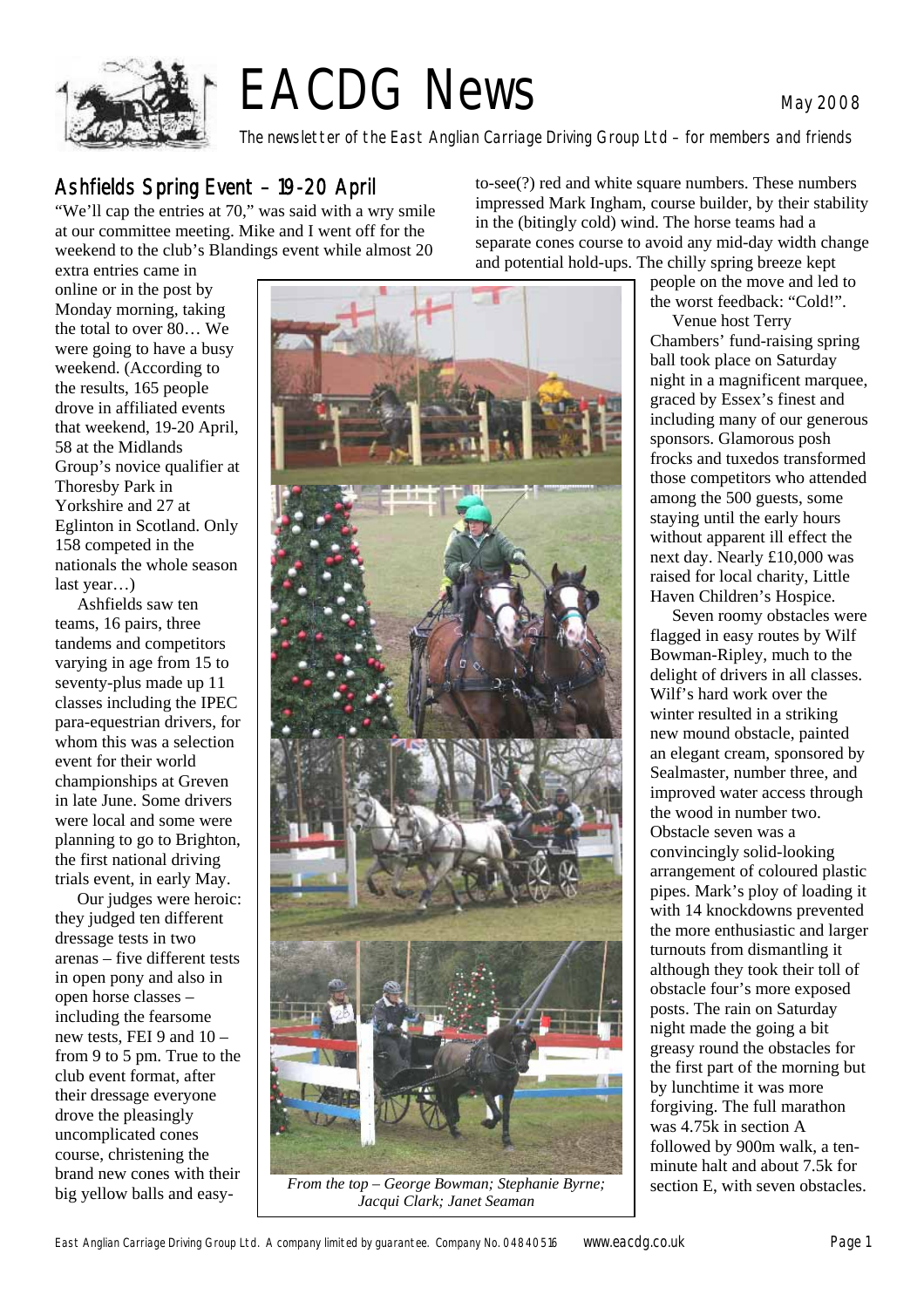Janet Seaman of Beccles, perennial star of East Anglian open pony class with 13-hand home-trained Storm, led a 16 strong class after dressage and cones and ended third behind national driver and former novice national champion Sara Simmons and current intermediate national champion Tracey Fletcher (who drove twice), who were first and second in the marathon. Sharon Redfern was fourth, beating Fiona Powell into fifth place, after whom came Cathy Willis followed by former national open pony champion Emma Burge with her new dapple grey. Tim Bailey came ninth and the icon of East Anglia, Jenifer Barker-Simson, was tenth. Tracey Fletcher's second pony would have been third had she not been hors concours. Another East Anglian, Roger Driver, who'd been pleased with pony Frosty, had to retire after his wife and groom Jackie hurt herself on the marathon before reaching the obstacles.

Frinton-based fifteen-yearold Charlotte Snow, completing her first threesection marathon with versatile 12-hand Bureside Ringo, threetimes East Anglia's indoor driving champions, was a worthy victor in the pre-novice class. She took the lead from the start by nearly 20 penalties in the dressage, following that with her usual double-clear cones round. Indoor driving hasn't done her any harm… Clare Iveagh chased hard with a good marathon to end second and Zoe Napier was delighted with her third place. David Crosby, in his second event, was fourth. Richard Beckwith competed only in the dressage and proved his outing was worthwhile by coming second.



*From the top: Chris Smith; Frances Collings of Jack-in-abox; Stephanie Byrne; Heather Clark, one of the paraequestrian contenders; Jenifer Barker-Simson;* 

Naomi Harbach led from the front among the novice pony drivers with the best single pony dressage score, followed by an enthusiastic Linda Hill, up from fourth, and consistent Tim Bradford and Ginny White with

David Taylor's horse tandem.

The mixed class of tandems and pony teams had some fall-out with five out of the seven getting eliminated or going hors concours. Alan Clarke's team flowed sweetly

Deirdre Luff close behind. Speedy Amy Last lost her groom in spectacular fashion on the Sealmaster mound but they were re-united after she was given the all-clear by the paramedic and finished in sixth place. Harriet Bradford, another of our junior and indoor drivers, came seventh with Katie Bell and Riki Hyde-Chambers following, both hors concours, completing only section E on the marathon.

Jade Jeffery, granddaughter of Jacqui Clarke, was the only driver to complete the event in novice horse class although Lyn Price, returning to driving trials after 25 years(!) was very pleased with her dressage and cones.

Pam Neill, open horse, performed consistently and won by nearly ten penalties over Frances Collings of Jack-in-a-box, who came up from tenth after dressage with a doubleclear cones round and very speedy marathon. Third was Jackie Ellis, but only five penalties separated fourth to eighth place: Karen Everett, Lucy McGill, locals Chris Smith and Jill Wood, and Vicky Irwin. Derrick Mayes, Joanna Broadbent – with a new horse – and Malcolm Ladell finished safely. Unfortunately John Keeler got the big E for missing a compulsory flag, as did EACDG's chairman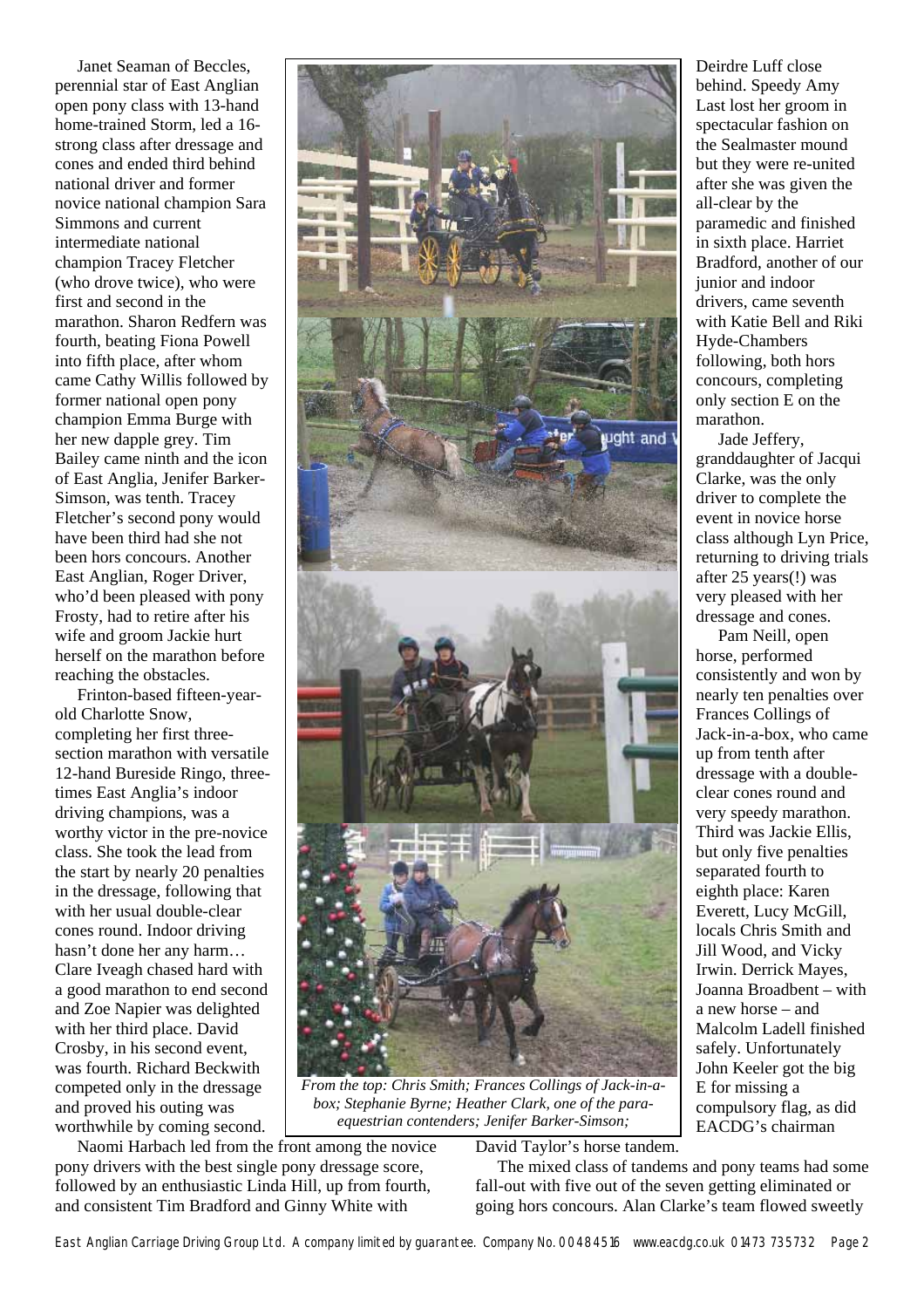round the obstacles chased by Gary Power's four, however Alan was eliminated in the cones – but still picked up the prize for the fastest time for his class's obstacle. Sue Mayes' pony tandem won at the end and she looked very pleased to receive the prize money (husband Derrick is the retiring treasurer of the BHDTA, our governing body).

Dressage judges were unimpressed with the horse pairs' performance, only John Pickford gaining under 70 penalties. Neither did the cones course suit them but Margi Hawkins steamed round the obstacles in fine form to get one of the best scores. The top five in the eightstrong class were within 30 seconds of each other on the marathon. John won with Margi second and Mark Broadbent of Fenix Carriages third, Anthony Cooper backstepping. Terry Selway was fourth with Nick Palmer fifth and David Matthews junior sixth thanks to a quantity of penalties on the sections. Local newcomer Martin Wilson made a quietly gratifying debut with his Gelderlanders in their first competition.

Rachel Stevens, more usually seen behind a pony pair – our current national champion – took a keen interest in her flock of seven para-equestrian drivers and followed them round the course on her quad bike. She says she's having a more relaxing year of training but I see no sign of it. Judi Ralls, driving Rachel's Flashman, won the paraequestrian class with local driver Lindsey Tyas's horse second and Terry



*From the top: Sara Simmons; Karen Bassett; Margi Hawkins; Tabitha King; Pippa Bassett* 

Kirby third, Margaret Lupton fourth. Brenda Hodgson drove a high-spirited pony pair and came a creditable fifth. It seems that there won't be a pairs class at the championships, however, which is a huge

disappointment. Amanda Nisbet proved that Brenda's newer pony knows its job at the indoor finals in March and the lively ponies look like an exciting drive. Local Elaine Schaschke was sixth with Yorkshire's Heather Clark a mere 0.26 penalties behind having been blessed by too many falling cones.

John Attenborough opened the new Ashfields Carriage Equipment shop on Saturday, which attracted a lot of interest, and commentated all day on Sunday from the centre of the main obstacle field. Spectators crowded behind the rails on the enlarged viewing mound for exciting close-ups.

The horse team drivers' attempts to knock George Bowman off his perch came to nothing. He began with a 12 penalty lead in dressage and won the marathon convincingly, ending on 135.77. Sisters Karen and Pippa Bassett were less than two penalties apart after dressage and cones, but Karen built on this with a marginally faster marathon to come second, 143.73, to Pippa's 147.71. Dick Lane's cones let him down as his decent dressage and second place in the marathon had kept him in contention. Peter Bennett's eighth position after dressage was mitigated by a good marathon and he pulled up to fifth. Cones also took Georgina Frith down the placings and her understandably careful marathon left her in sixth place followed by George Bowman IV and Robert Bowman.

Anna Grayston stitched up the pony pairs class from the first with the best dressage of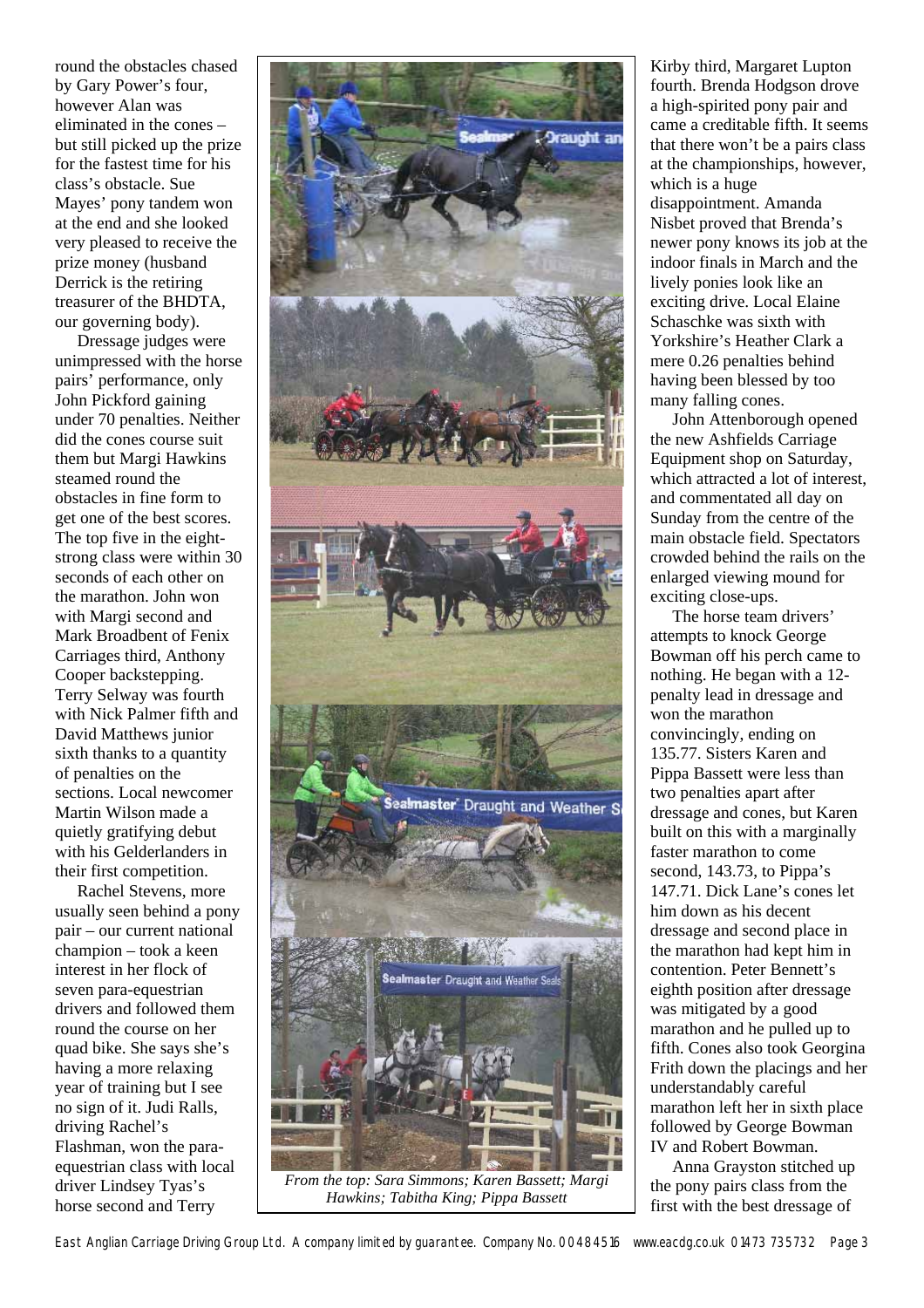the day, 37.97, but blonde bombshell Jo Rennison came back from fourth place after dressage with a best-in-class cones score, 3.59, and a steaming marathon to gain the blue rosette. Local drivers: junior Tabitha King came a creditable third with a consistent performance in all phases and, although Stephanie Byrne was cooking on gas in the obstacles, her unusually generous cones score left her in fourth. Rita McGregor made a welcome return to the competition scene after a long break to come fifth, followed by scurry driver Chris Orchard – who cantered for most of section A, she said – and Gill Anslow.

There was a prize-giving at 5:30 with welcome cash prizes from generous local sponsors for the first three in each class and the fastest in designated obstacles. Beautiful trophies presented in memory of Michelle Chambers for the best single pony dressage and best horse team dressage were won by Naomi Harbach and George Bowman. Terry Chambers enjoyed the prizegiving as much as the recipients and had his photograph taken with everyone.

Without our officials and volunteers we'd have had no event: they rose to every challenge and came up smiling. Judges Sarah Garnett, Mike Cooper, Caroline Musker, Fiona Bonney, Pauline Scott and Andrew Counsell, who was President of the Jury, and their writers, presentation judge Philip Shackleton and writer Heidi Sharp of Sealmaster, Mark Ingham, Wilf Bowman-Ripley and Zoe Morgan, TD and Safety Officer, Jean Lane and Nigel Collins, volunteer organisers Hilary Ray and Jo Meech, scheduler and scorer Mike Watts with assistants Janet Gould and Georgia Ray. Thank you to everyone on the obstacles and sections for your contribution to the event's success. As one of our northernmost drivers reported, "It was worth the fivehour drive".

There were 15 cones rounds under time and nine double-clears, two of which were in pre-novice class, one from Charlotte Snow and the other from John Brooks.

This event was the largest the East Anglian group has seen in the last decade and proves that driving trials thrives at all levels.

*p.s. Given that 11 horse turnouts and five pony turnouts had penalties on the walk section, does this feed the recent controversy on the discussion forum regarding walk speed for the horses? Five of the slow horses were multiples. See the discussion forum on www.eacdg.co.uk*  Full results are available on www.eacdg.co.uk **Results** Prenovice: 1 Charlotte Snow 154.51, 2 Clare Iveagh 169.18, 3 Zoe Napier 217.69, 4 David Crosby 235.76, E John Brooks 193.89, HC Richard Beckwith Novice Pony: 1 Naomi Harbach 124.50, 2 Linda Hill 137.72, 3 Tim Bradford 147.19, 4 Ginny White 150.47, 5 Deirdre Luff 155.05, 6 Amy Last 167.30, 7 Harriet Bradford 182.22, HC Katie Bell 137.43, HC Riki Hyde-Chambers Novice Horse: 1 Jade Jeffery 155.46, HC Lyn Price Open Pony: 1 Sara Simmons 116.35, 2 Tracey Fletcher 125.45, 3 Janet Seaman 136.75, 4 Sharon Redfern 138.72, 5 Fiona Powell 141.77, 6 Cathy Willis 147.85, 7 Emma Burge 151.28, 8 Tim Bailey 162.69, 9 Jenifer Barker-Simson 177.88, HC Tracey Fletcher hc 135.36, wd Roger Driver Open Horse: 1 Pam Neill 124.09, 2 Frances Collings 133.54, 3 Jackie Ellis 136.11, 4 Karen Everett 136.61, 5 Lucy Mcgill 138.74, 6 Chris



*From the top: Mark Ingham, course builder, and Wilf Bowman-Ripley; Jane Carter and fellow stewards time and observe the competitors.* 

Smith 139.28, 7 Jill Wood 139.89, 8 Vicky Irwin 141.41, 9 Derrick Mayes 149.43, 10 Joanna Broadbent 162.83, 11 Malcolm Ladell 189.14, E John Keeler, hc Robin Hyde-Chambers 171.46, HC Claire Taylor, HC Goldie Francis, wd Sonny Hillier Tandems/Pony Teams: 1 Sue Mayes 164.67, 2 Gary Power 222.40, E David Taylor, E Alan Clarke, hc Mark Bell 183.81 Pony Pair: 1 Anna Grayston 124.28, 2 Jo Rennison 133.81, 3 Tabitha King 148.87, 4 Stephanie Byrne 154.79, 5 Rita McGregor 170.60, 6 Chris Orchard 173.39, 7 Gill Anslow 201.20 Horse Teams: 1 George Bowman 135.77, 2 Karen Bassett 143.73, 3 Pippa Bassett 147.71, 4 Dick Lane 154.01, 5 Peter Bennett 163.00, 6 Georgina Frith 172.87, 7 George Bowman iv 177.72, 8 Robert Bowman 186.16 Horse Pair: 1 John Pickford 149.14, 2 Margi Hawkins 162.76, 3 Mark Broadbent 164.98, 4 Terry Selway 172.04, 5 Nick Palmer 177.88, 6 David Matthews 187.58, 7 Martin Wilson 207.41, E Jacqui Clarke, wd Mark Lee IPEC Selection: 1 Judi Ralls 135.24, 2 Lindsey Tyas 147.35, 3 Terry Kirby 149.07, 4 Margaret Lupton 159.42, 5 Brenda Hodgson 196.82, 6 Elaine Schaschke 208.00, 7 Heather Clark 208.26

#### Dressage diagrams query

Please note that the diagrams for the dressage tests, which are available free from the BHDTA website, [www.horsedrivingtrials.co.uk](http://www.horsedrivingtrials.co.uk/), and also from [www.eacdg.co.uk](http://www.eacdg.co.uk/), are *not* the official test. The diagrams are for guidance only and the exact movements of the test should be taken from the written test.

 All the dressage tests we plan to use this season are in the club yearbook. (If you have not received yours, please call Fiona 01473 735732.)

*Why not get yourself qualified to compete in our National Novice Qualifier class at Blandings, 2-3 August? You might qualify for the national championships at Windsor. Give it a go!* 

East Anglian Carriage Driving Group Ltd. A company limited by guarantee. Company No. 00484516 www.eacdg.co.uk 01473 735732 Page 4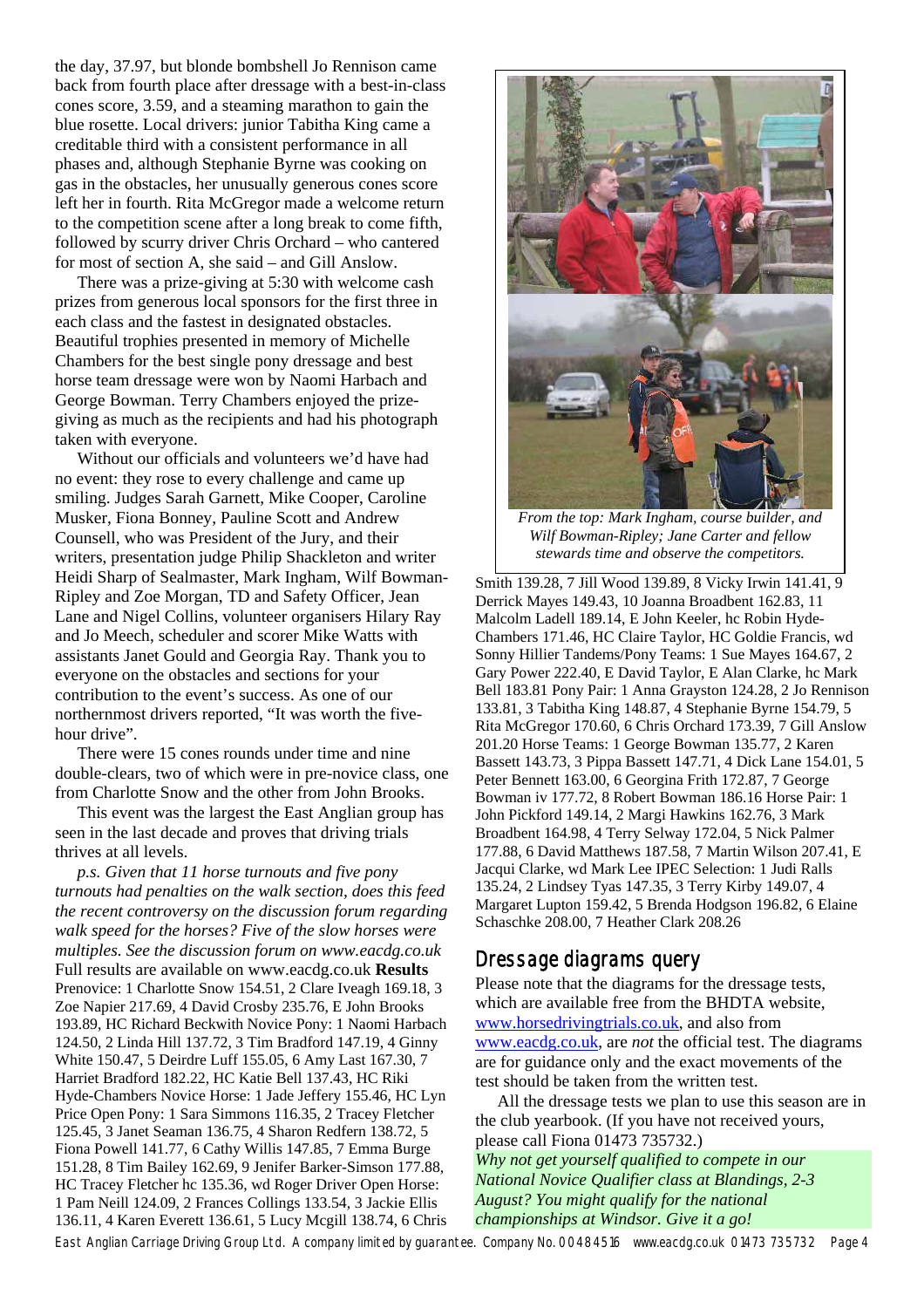

*If you have to leave before the prizegiving, please leave a large letter sae with the event secretary for any rosettes you might have won.* 

#### Volunteers wanted, Euston – 31 May-1 June and Sandringham – 28-29 June!

Our wonderful volunteers delivered a superb event for 80 competitors at Ashfields – including drivers from all over the country, some reigning and former national champions so the quality of competition was very high. Many non-driving friends and family turned out and helped, too. We always welcome an extra pair of hands and eyes. Can you help? A morning or an afternoon on Saturday or Sunday would help to share the stewarding work around, and you can enjoy close-up spectating and learn a lot – as well as have some fun – being one of the team. Can you help?

 Please call Hilary Ray 01206 251339 and leave your contact number if you'd like to join the volunteers.

## Rent-a-groom? Buddies wanted?

Groom and driver matching service!

If you would like to go on the back of someone's turnout at an event in any phase or if you are a driver without a groom, please contact Fiona as soon as you can. Please note that we cannot guarantee this service!

 We are also looking for experienced drivers to "buddy" or help newcomers competing at events: please call or email Fiona if you'd like to know more or join in.

## Qualification/competence forms…

Please note that, if you are a novice or pre-novice class driver and you wish to drive a multiple turnout at an EACDG competition without going through the traditional route of achieving open driver status, we ask you to complete three events with a single, under observation, before entering an event with your pair or tandem. You are very welcome to bring your multiple to a training event, of course.

 We do wish to encourage everyone, however, three events are the *minimum* requirement and we feel that it's a reasonable request. Once you are in open classes, you can't go back to novice. We strongly recommend that, when you compete your multiple turnout, you have competition-hardened grooms who are very experienced with multiples on the back, especially for the marathon, for the first few outings.

 Your committee debated long and hard on this issue and we feel it's the fairest to everyone; the competitors who wish to compete with a multiple, the other competitors and everyone else – including the horses – whose safety and welfare must be considered. However competent a driver you are and however well-mannered your horses are at home, at competitions there's a lot more pressure. This scheme reflects the BHDTA's card for novice qualifier certification – and you can get your

NQ form signed (when there's a three-section marathon) at the same time if you wish.

 Print a driver qualification card from our website or ask for one before an event. It's then your responsibility to tell us when you want it signed, to keep it safe and to keep the results of the events for which it's been signed. Because we need to brief officials whom to watch, we cannot sign it in retrospect: we must know who's being observed before the event starts. Please leave your card with a suitable sae because we cannot guarantee to get it signed before you leave at the end of an event.

 We value your thoughts on this and other issues. If you have any comments or queries, please ask your committee, preferably

before an event or at an event when we are not just about



to compete. We'll always find time for a chat. Remember that the course builder,

technical delegate and safety officer are very busy doing their jobs at an event and administrative questions should be addressed to your committee members.

#### Forthcoming Events 2008

| Date            | Venue                                     | (closing date) |
|-----------------|-------------------------------------------|----------------|
| $16-18$ May     | <b>Ashfields Crinkly Camp - full</b>      |                |
| 31 May-1 June   | Euston two-day event (Friday, 16 May)     |                |
| $20-21$ June    | <b>Blandings Farm training camp</b>       |                |
| 22 June         | Blandings Farm inside-out event (13 June) |                |
| 28-29 June      | Sandringham Club two-day event (13 June)  |                |
| 2-3 August      | Blandings Farm two-day event with novice  |                |
|                 | qualifier classes $(18 \text{ July})$     |                |
| $12-14$ August  | <b>Ashfields Junior Camp</b>              |                |
| 29-31 August    | <b>Ashfields Crinkly Camp</b>             |                |
| 20-21 September | Ashfields two-day event & club            |                |
|                 | championships (5 September)               |                |
| 12 October      | Blandings Farm inside-out event (26 Sept) |                |
| the November    | <b>AGM, Ashfields Clubhouse</b>           |                |
|                 |                                           |                |

## Crinkly Camp – 29-31 August

The first Ashfields 2008 "training camp for grown-ups" is full to bursting and there are still places on the second. The cost is £250 for one driver (club member) and one groom. If you wish to come on the August camp, please enter and pay online, or send in your form (from the yearbook or website) and cheque, payable to EACDG Ltd. to Mike Watts, Ivy Cottage, Boot Street, Great Bealings, Woodbridge, IP13 6PB.

 If you come by yourself, without a groom, the cost is £212.50 (EACDG members). We regret that we cannot guarantee a place for you until we have received payment: "first come, first served". If you wish to hire a stable at Ashfields, please contact Zoe now.

Trainers will include Wilf Bowman-Ripley.

*Photos in this newsletter thanks to Mike Watts and Fiona Powell. See lots more on Mike's website, [www.mikewatts.com](http://www.mikewatts.com/), where photos can be downloaded free.*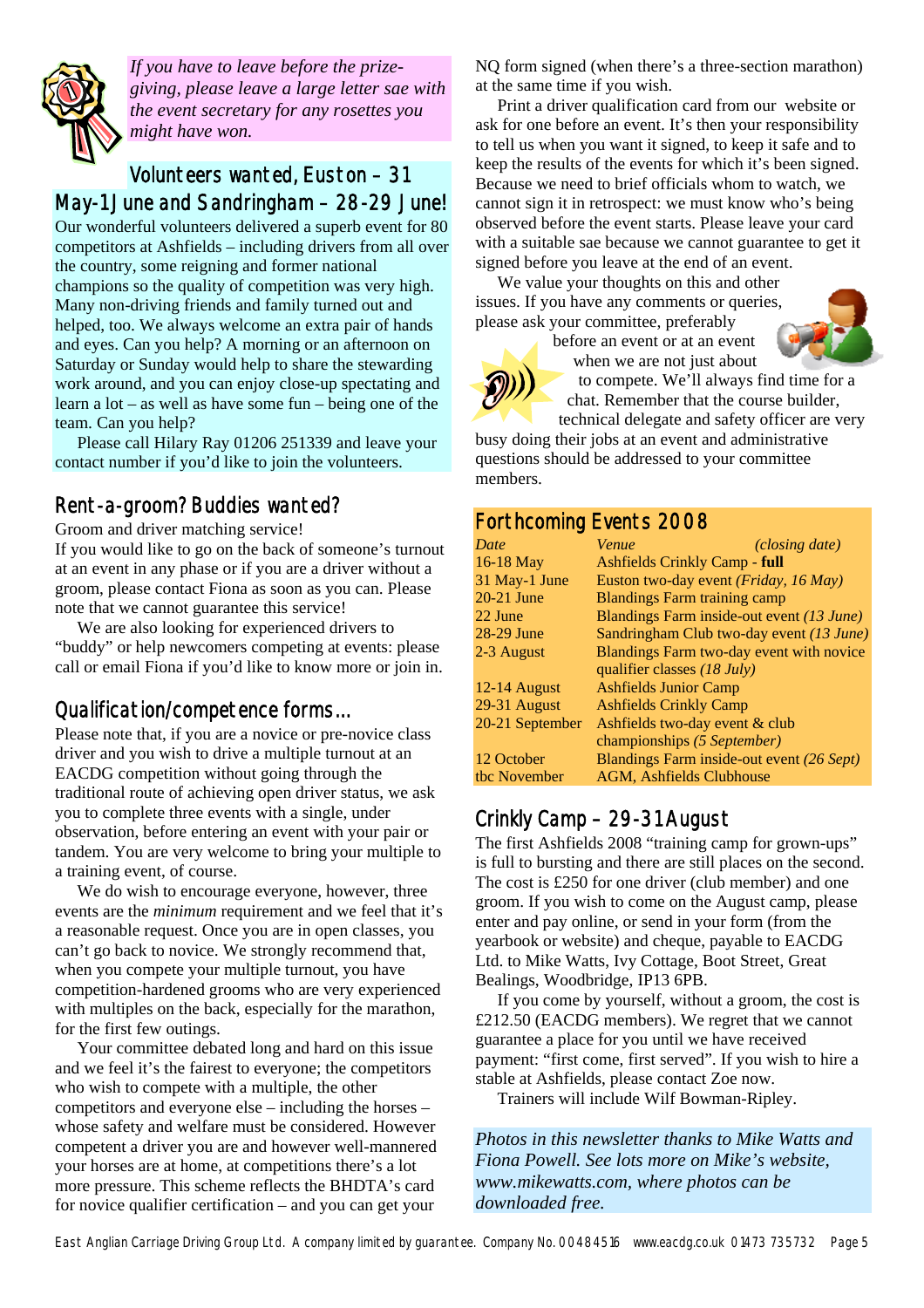#### Strange things seen…

Not UFOs, but strange things have been seen on the marathon... Here are some reminders: The groom must be on the carriage at all times on the sections while the carriage is moving. If your harness needs adjusting or there's another reason for the

groom dismounting, the carriage must be stationary – and it must not move until the groom is safely back on the carriage.

 Section A of the marathon can be done at any pace – walk, trot or canter. Section B or D is called the walk to coincide with the requirement to walk for the whole of the section. If your pony jogs or trots for more than five seconds, you will be penalised. You can finish early on the walk but you get time penalties if you are late.

 Your groom must stay on the carriage when it is moving and not run along behind!

 Section E of the marathon is any pace until the last 500m (or a sign to indicate the last part of the route, at the TD's discretion). You may only walk or trot after this sign – and you may not halt or deviate from the route in the last 500m or you will incur penalties.

 You are encouraged to read the rules! *(Ideal if you can't sleep at night…)* 

**Northernplan.com**, photographers Nic and Libby Castle were sadly unable to come to Ashfields but you can see photos from our event on their site and buy them from Photobox.

*Ginny White won the bottle of fizzy wine in the feedback form prize draw at Ashfields.* 



# EACDG winners away from home

**19-20 April, MDTG Thoresby Park:** East Anglian drivers Sue Hargreaves, Janice Parker and Diana Irwin competed in the Midlands Group's event's national novice qualifier class instead of Ashfields. Diana won, Sue came second and Janice was fifth. Because there were seven in the class, Diana and Sue have both qualified for the National Championships. Caronne Daft drove her pony pair to second place. **2-4 May, Brighton, Stanmer Park:** Tracey Fletcher romped home in the open pony class. Stephanie Byrne did a blistering marathon but was let down by her cones

score and came ninth. Sue Botley, Jacqui Clarke and Terry Selway took their horse pairs to Brighton and brought home third, fourth and fifth ribbons. David Taylor won the horse tandem class. Chris Smith's open horse Romeo was fourth. Alan Clarke won the pony four-in-hand class. Wendy Wyatt was third in Club novice pony class; Tim Bradford was sixth. Stephanie Richards was third in open pony The club classes had a shortened section A on the marathon on Saturday and drove six of the seven obstacles which were mostly open and flowing.



*Brighton - from top: Alan Clarke; Tim Bradford; David Taylor; Wendy Wyatt* 

## Blandings Training Camp – 20 & 21 June

There are still places available: two sessions each day. You can come for one or two days – and get some useful practice – general flatwork, dressage, cones and obstacles. Please call for details: 01473 735732